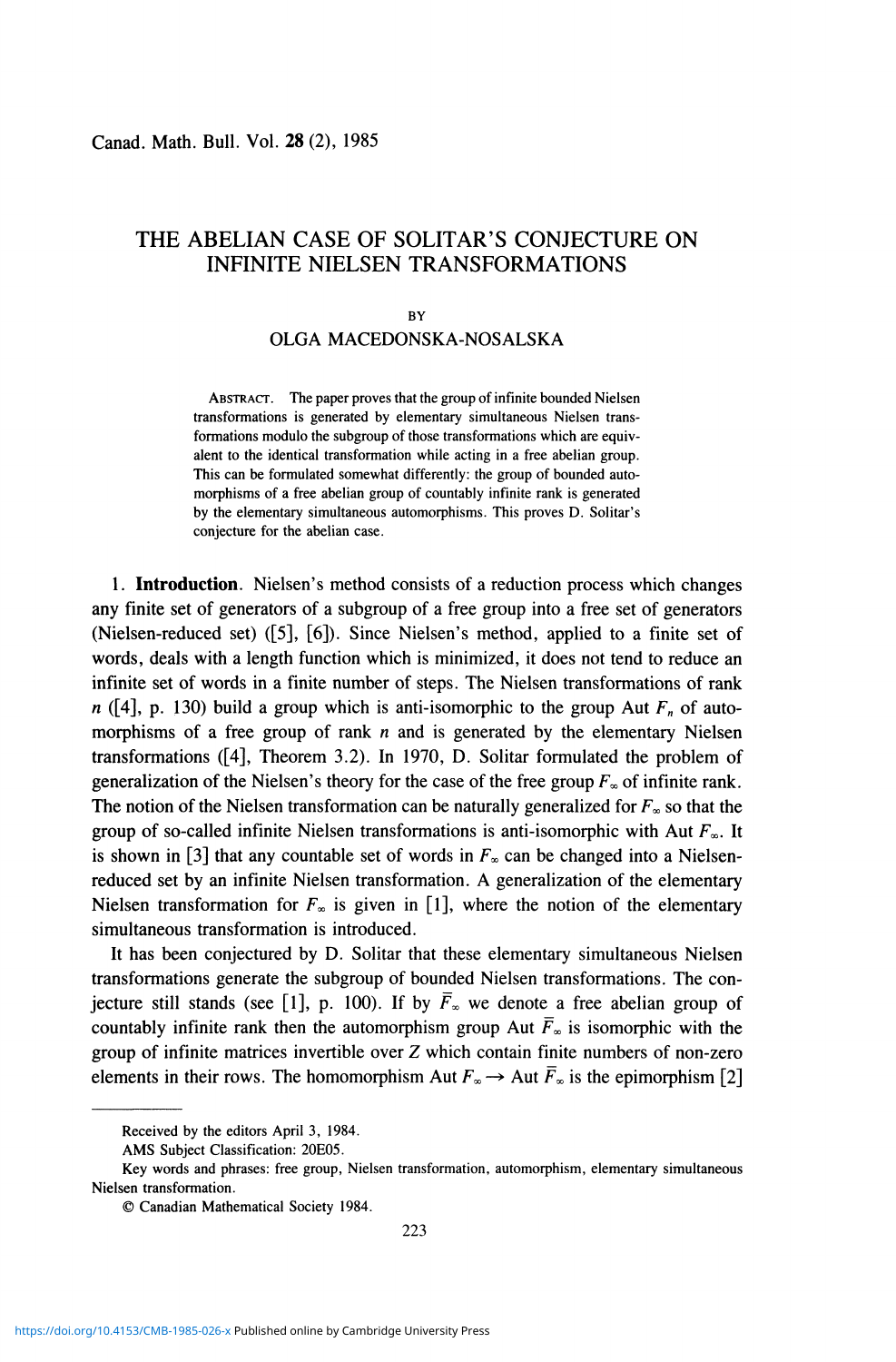and hence for the group *N* of infinite Nielsen transformations there exists an antihomomorphism onto the group of matrices mentioned above. The kernel *H* of this antihomomorphism consists of those infinite Nielsen transformations which act as the identical transformation if applied to a set of words in abelian group.

2. **Nielsen transformations and matrices**. Let  $F_\infty$  be a free group with the base  $X = \langle x_i, i \in I \rangle$  where *I* is the set of natural numbers. Let  $W = \langle w_i, i \in I \rangle$  be another base in  $F_\infty$ . By the same letter *W* we shall denote the infinite Nielsen transformation which changes the base *X* into *W.* 

2.1. DEFINITION. *The infinite Nielsen transformation W changes any set of words*   $V = \langle v_i, i \in I \rangle$  *into the set WV =*  $\langle w_i(V), i \in I \rangle$  *where the word*  $w_i(V)$  *is obtained from w*<sub>*i*</sub> by substitution of  $x_i$  by  $v_i$ ,  $j \in I$ , *e.g.* if  $w = x_1x_7$ , then  $w(V) = v_1v_7$ .

2.2. DEFINITION. *The product of two infinite Nielsen transformations W and U we shall write from the right to the left as UW. The product is defined to carry X into the base UW =*  $\langle u_i(W), i \in I \rangle$  *so that for any set V we get*  $(UW)V = U(W(V))$ *.* 

According to those definitions the infinite Nielsen transformation *X* is the identity and the two transformations *W* and *U* are inverse to each other if  $UW = WU = X$  or, which is the same,  $w_i(U) = u_i(W) = x_i$ . Referring to the infinite Nielsen transformations we shall omit the word "infinite".

2.3. DEFINITION. An infinite matrix  $W = (\alpha_{ij})$  is called the exponent matrix of the set *of words*  $W = \langle w_i, i \in I \rangle$  *if*  $w_i = \prod x_j^{\alpha} i j \mod F'$ .

Obviously the exponent matrix of a Neilsen transformation, i.e. of a corresponding base, is invertible over Z. We shall show that the exponent matrix of the product of two Nielsen transformations *W* and *U* is the product of matrices *UW*. Indeed if  $u_k \equiv \prod x_i^{\beta_{ki}}$ , then  $u_k(W) \equiv \prod_i w_i^{\beta_{ki}} \equiv \prod_i (\prod_j x_i^{\alpha_{ij}})^{\beta_{ki}} \equiv \prod_j x_i^{\sigma_{kj}}$ , where  $\sigma_{kj} = \sum_i \beta_{ki} \alpha_{ij}$ , modulo  $F'_\infty$ , which leads to the result.

In a free abelian group  $\overline{F}_x$  every set of words  $V = \langle v_i, i \in I \rangle$  is unambiguously defined by its exponent matrix *V.* The Nielsen transformation *W* of the set *V* leads to the multiplication of the matrix *V* by the exponent matrix *W* from the left side so that the product of two Neilsen transformations *W* and *U* acting on a set *V* multiplies its exponent matrix by the matrix  $UW$ , since  $U(W(V)) = (UW)V$ . We shall also speak of an  $n \times n$ -exponent matrix for a set of *n* words in a free group of rank *n*.

2.4. DEFINITION. *Matrix*  $W = (\alpha_{ij})$  *is called n*-bounded *if* W *is invertible over* Z,  $W^{-1} = U = (\beta_{ij}), \text{ and } \sum_j |\alpha_{ij}| \leq n, \sum_j |\beta_{ij}| \leq n.$ 

The product of  $n_1$ - and  $n_2$ -bounded matrices is obviously an  $n_1 n_2$ -bounded matrix.

2.5. DEFINITION. Nielsen transformation. *W corresponding to the base W =*   $\langle w_i, i \in I \rangle$  *is called n*-bounded *if*  $L_x(w_i) \leq n$ ,  $L_w(x_i) \leq n$ , where  $L_x(w_i)$  *is x-length of the word*  $w_i$ ,  $L_w(x_i)$  *is w-length of the word*  $x_i$ ,  $i \in I$ .

The exponent matrix of  $n$ -bounded Nielsen transformation is obviously  $n$ -bounded.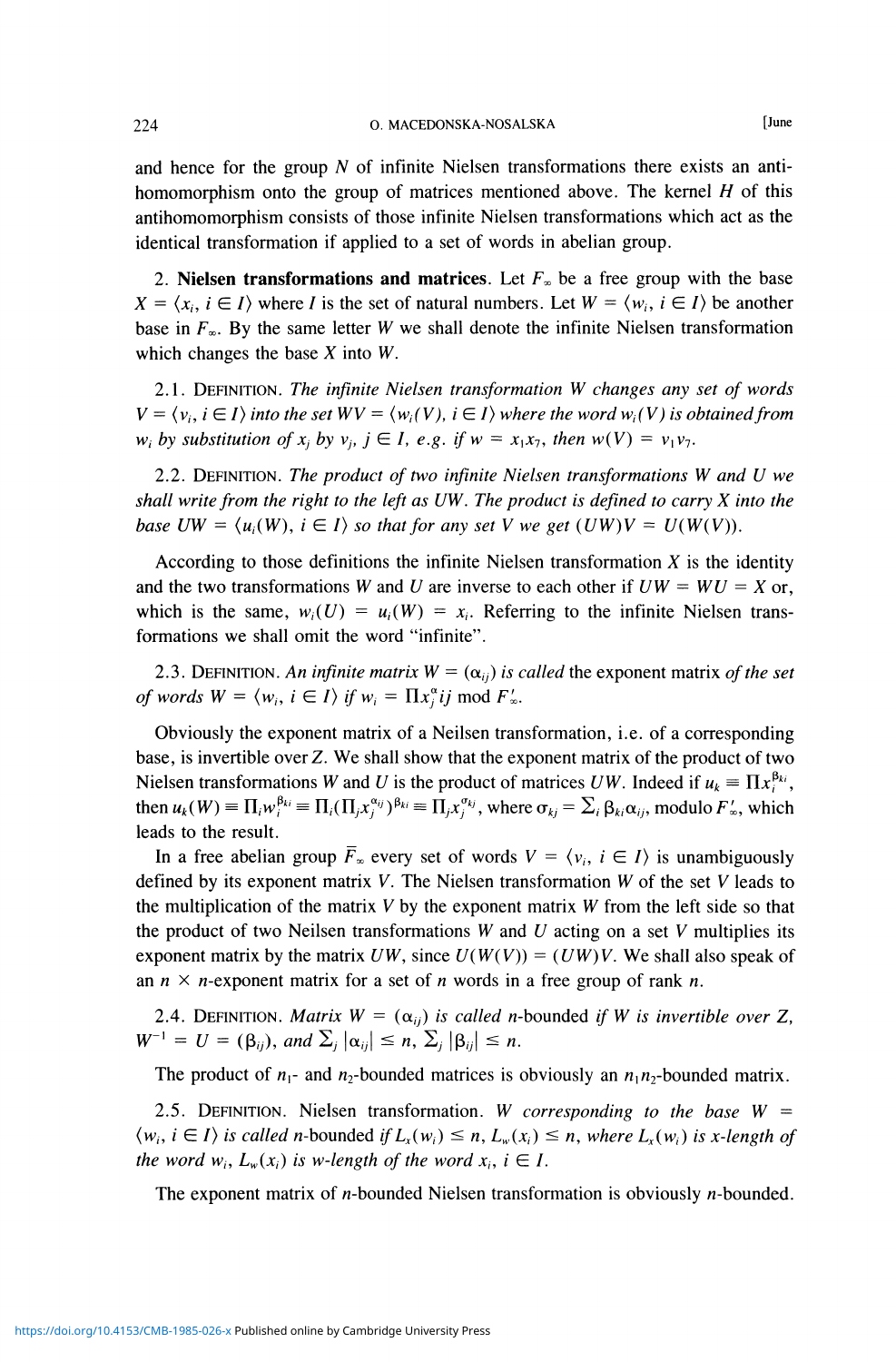### 3. **Elementary simultaneous Nielsen transformations.**

3.1. DEFINITION. The transformation of an infinite set of words  $\langle w_i, i \in I \rangle$  of the types *1—3, given below, will be called* elementary simultaneous Nielsen transformations f[l], *Definition 4.1.):* 

1. Permutation of words  $w_i$ ,  $i \in I$ ;

2. Change of  $w_i$  to  $w_i^{-1}$  for a subset of words  $\langle w_i, i \in M \subseteq I \rangle$ ;

3. For  $I = P \cup Q$  a change of every word  $w_a$ ,  $q \in Q$  to  $w_a w_a^{\pm 1}$  for a p,  $p \in P$ , with *no change of the words*  $w_p$ *,*  $p \in P$ *.* 

3.2. DEFINITION. *The transformations of the type 1,2, and 3 for \P\ =* 1 *will be called according to* [1], *Definition 4.2, just* elementary Nielsen transformations.

Let us note here that by means of elementary Nielsen transformations even such a base as  $\langle w_i, i \in I \rangle$  where  $w_{2k-1} = x_{2k-1}, w_{2k} = x_{2k}x_{2k-1}, i \in I$  cannot be changed into a Nielsen-reduced set *X* in a finite number of steps.

3.3. DEFINITION. *The exponent matrix of an elementary simultaneous Nielsen transformation is called* the elementary simultaneous matrix.

3.4 DEFINITION. *An elementary simultaneous Nielsen transformation of a set V induces an* elementary simultaneous transformation of the rows *of exponent matrix V of the next three types:* 

1. *Permutation of rows;* 

2. Multiplication of elements of some rows for  $-1$ ;

3. For  $I = P \cup Q$  a change of every row with number  $q \in Q$  to a sum or difference *of this row and another row with number*  $p \in P$ *, with no change of the rows with numbers*  $p \in P$ .

Since a product of *n* elementary simultaneous matrices is 2"-bounded matrix, we can say that not every Nielsen transformation is a product of a finite number of elementary simultaneous transformations, but we shall prove here that every  $n$ -bounded matrix is a product of a finite number of elementary simultaneous matrices which gives the positive solution for D. Solitar's conjecture in the abelian case.

4. **Lemmas on matrices.** It will be convenient for us to rearrange the set / of natural numbers according to a new ordering  $\varphi$ . Since every exponent matrix A is a function from  $I \times I$  to Z, the A can be rewritten as a function  $\varphi A$  from  $\varphi I \times \varphi I$  to Z.

We shall see that the new ordering does not affect the multiplication of matrices. We say that the ordering  $\varphi$  corresponds to the splitting  $I = \bigcup_{k} I_{k}$  if in every  $I_{k}$  the new ordering coincides with the natural one, and all elements from  $I_k$  preceed those from  $I_{k+1}$ , that is if  $i, j \in I_k$ ,  $i < j$ , then  $\varphi(i) < \varphi(j)$ ; if  $i \in I_k$ ,  $j \in I_{k+1}$ , then  $\varphi(i) < \varphi(j)$ . So, let  $\bar{\alpha}$  be any fixed countable ordinal, then we denote by  $\Phi$  the set of non-limit ordinals  $\Phi = \langle \alpha, 1 \le \alpha \le \bar{\alpha} \rangle$ . The elements from the set  $\Phi$  we denote by small Greek letters. Let  $\varphi: I \to \Phi$  be a bijection defining the new ordering in I, then any matrix  $A = (a_{ij})$  can be rewritten as  $\varphi A = (\alpha_{\xi\eta})$  for  $\alpha_{\xi\eta} = a_{\varphi^{-1}(\xi)\varphi^{-1}(\eta)}$ . We shall check that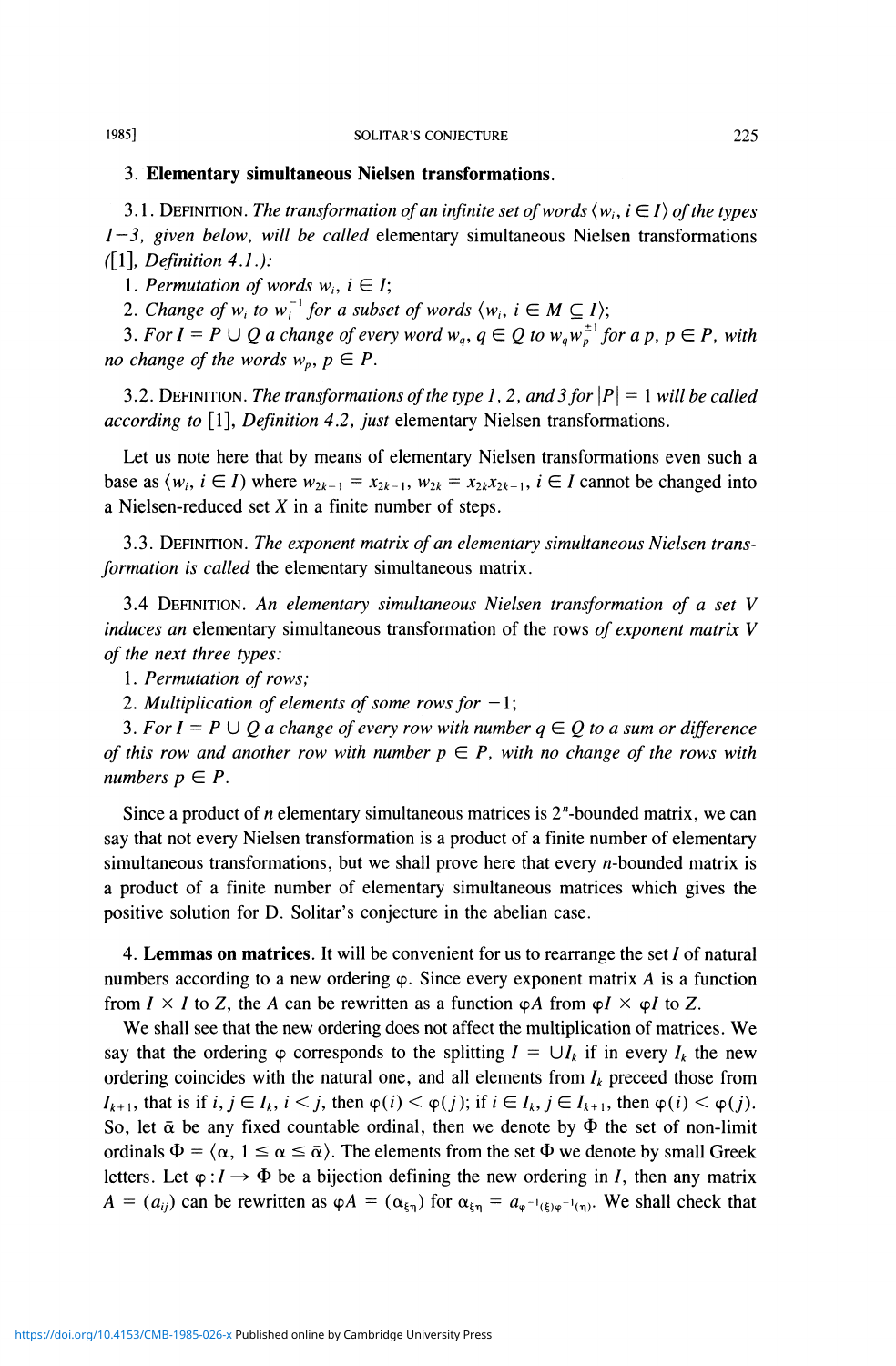for the exponent matrices  $\varphi(AB) = \varphi A \varphi B$ . Indeed, if we denote  $AB = C$ , where B and C have elements  $b_{ij}$  and  $c_{ij}$  correspondently and  $\varphi B$ ,  $\varphi C$  have elements  $\beta_{\xi\eta}$ ,  $\sigma_{\xi\eta}$ , then

$$
\sigma_{\xi\eta} = c_{\varphi^{-1}(\xi)\varphi^{-1}(\eta)} = \sum_{\kappa \in I} a_{\varphi^{-1}(\xi)\kappa} b_{\kappa \varphi^{-1}(\eta)}
$$

$$
= \sum_{\kappa \in I} \alpha_{\xi\varphi(\kappa)} \beta_{\varphi(\kappa)\eta} = \sum_{\mu \in \Phi} \alpha_{\xi\mu} \beta_{\mu\eta},
$$

where the last equality holds since the sum is finite.

Such properties of matrices as being *n*-bounded or elementary simultaneous do not depend on the ordering  $\varphi$ , hence if  $\varphi A$  is a product of a finite number of elementary simultaneous matrices, then the same is true for  $A$ . We note also that  $A$  is elementary simultaneous of the third type if and only if there exists a splitting  $I = \bigcup I_k$ , such that for the corresponding ordering  $\varphi A$  consists of diagonally placed squares of the form



 $\epsilon = \pm 1, 0$ , corresponding to the elementary Nielsen transformations.

In the next two lemmas we shall consider the ordering  $\varphi$ , corresponding to a splitting  $I = P \cup Q$ , where  $|P|, |Q| = \infty$ . A matrix *V* is supposed *n*-bounded.

 $4.1.$  LEMMA. If

$$
\varphi V = \begin{pmatrix} E & A \\ O & E \end{pmatrix}
$$
 or 
$$
\varphi V = \begin{pmatrix} E & O \\ A & E \end{pmatrix}
$$

*then V is a product of a finite number of elementary simultaneous matrices.* 

PROOF. We note first that

$$
\begin{pmatrix} E & O \\ A & E \end{pmatrix} = \begin{pmatrix} O & E \\ E & O \end{pmatrix} \begin{pmatrix} E & A \\ O & E \end{pmatrix} \begin{pmatrix} O & E \\ E & O \end{pmatrix},
$$

where the first and the last matrices are elementary simultaneous, corresponding to the permutation of the rows. Now in the matrix  $\begin{pmatrix} E & A \\ O & E \end{pmatrix}$  we use the low rows with numbers  $q \in Q$  to act simultaneously on the rows with numbers  $p \in P$ . We need no more then *n* simultaneous transformations of the third type to achieve the result.

4.2. LEMMA. If  $\varphi V=\begin{pmatrix} A & B \\ O & E \end{pmatrix}$ , then V is a product of a finite number of elementary *simultaneous matrices.*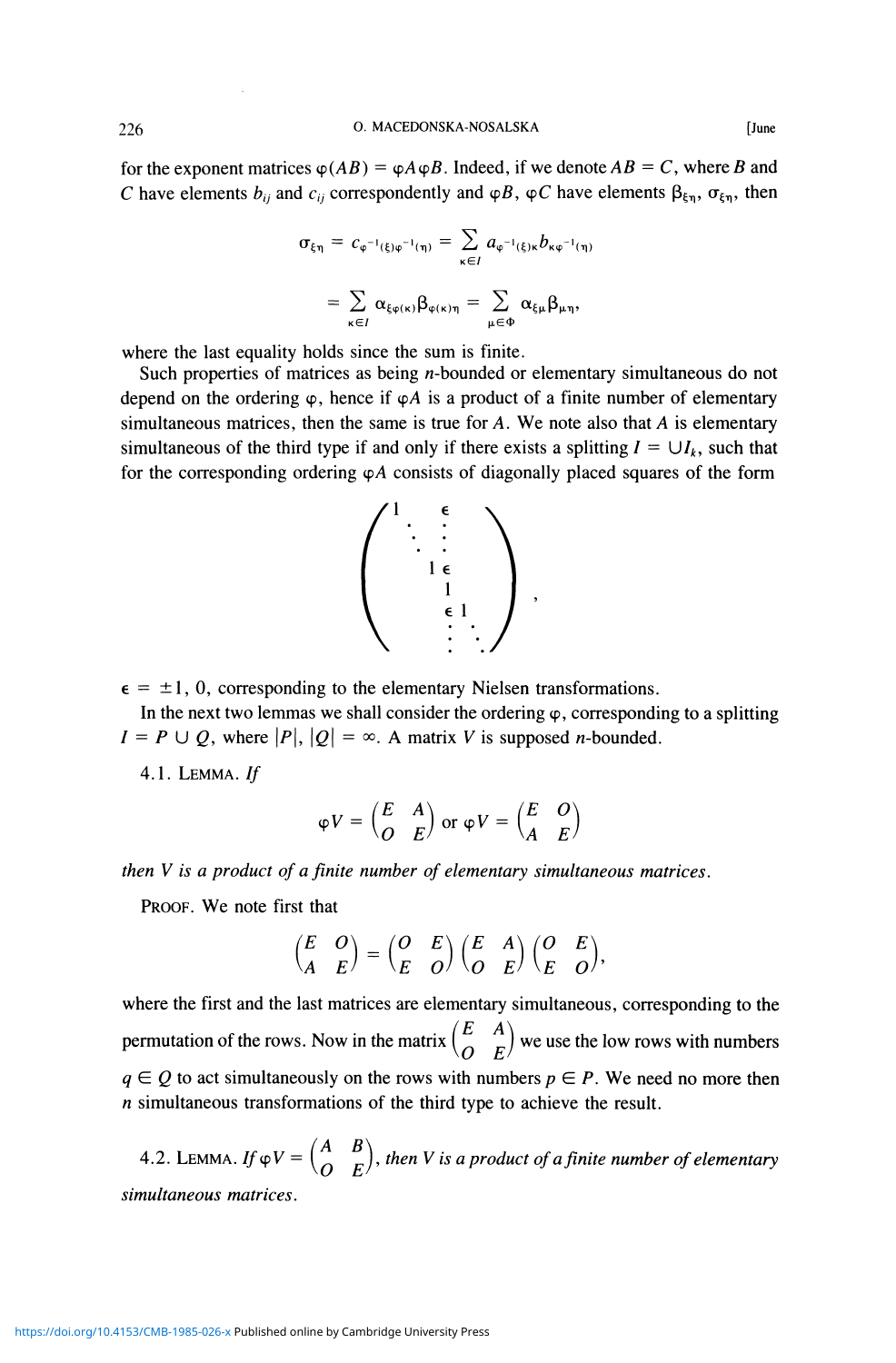PROOF. Since *V* is *n*-bounded we can change  $\varphi V$  into  $\varphi V' = \begin{pmatrix} A & O \\ O & D \end{pmatrix}$  by a finite number of elementary simultaneous transformations of the rows. Now, since  $|O| = \infty$ , we can split  $Q = \bigcup Q_i$ , where  $|Q_i| = \infty$ ,  $i = 1, 2, \ldots$ , then the splitting  $I = P \cup (\bigcup Q_i)$ defines the corresponding new ordering  $\varphi'$  and

$$
\varphi' V' = \begin{pmatrix} A & & & \\ & E & & \\ & & E & \\ & & & \ddots \end{pmatrix} = \begin{pmatrix} A & & & \\ & A^{-1} & & \\ & & A^{-1} & \\ & & & \ddots \end{pmatrix} \begin{pmatrix} E & & & \\ & A & & \\ & & A^{-1} & \\ & & & A \\ & & & \ddots \end{pmatrix}
$$

The matrices  $\varphi' V_1$  and  $\varphi' V_2$  consist of the squares of the form

$$
\begin{pmatrix} A & O \\ O & A^{-1} \end{pmatrix} = \begin{pmatrix} O & E \\ E & O \end{pmatrix} \begin{pmatrix} E & O \\ A & E \end{pmatrix} \begin{pmatrix} E & -A^{-1} \\ O & E \end{pmatrix} \begin{pmatrix} E & O \\ A & E \end{pmatrix} \begin{pmatrix} E & O \\ O & -E \end{pmatrix}.
$$

The first and the last matrices here are elementary simultaneous of the first and second types. The three matrices in the middle are by Lemma 4.1 finite products of elementary simultaneous matrices of the third type. This leads to the proof of the lemma. (We used here a well-known trick of J. H. C. Whitehead and S. Eilenberg.)

5. The main theorem. We shall show here that in a free abelian group  $\bar{F}_{\infty}$  the action of an  $n$ -bounded Nielsen transformation  $W$  is equivalent to the action of a finite product of elementary simultaneous Nielsen transformations or, which is the same, that every  $n$ -bounded matrix is a product of a finite number of elementary simultaneous matrices.

We shall consider a free abelian group  $\overline{F}_{\infty}$  with the abelian base  $X = \langle x_i, i \in I \rangle$ , and with another base  $W = \langle w_i, i \in I \rangle$  of which the exponent matrix *W* is *n*-bounded. By  $U = \langle u_i, i \in I \rangle$  we denote the inverse base (such that  $w_i(U) = u_i(W) = x_i, i \in I$ ) with the exponent matrix U equal to  $W^{-1}$ . For any word  $v \in \overline{F}_{\infty}$  we denote by  $I(v)$  the set of generators  $x_i$  in the reduced form of v, so that  $v = \prod x_i^{\alpha_i}$ ,  $i \in I(v)$ .

5.1. LEMMA. In the free abelian group  $\bar{F}_\infty$  with the bases X, W and U given above, *there exists an infinite set of elements*  $\langle v_q, q \in Q \subseteq I \rangle$  *having the following properties:* 

1.  $v_q = \prod x_j^{\gamma_j}$  where  $|a. \sum |\gamma_j| \leq n$ , 1*b.*  $q' < q$  implies max  $I(v_q) < \min I(v_q)$ , 2.  $v_q = u_q \prod u_j^{\alpha_{qj}}$  where  $2a. \sum_j |\alpha_{qj}| < n^2$ , 2*b.*  $i \notin Q$ .

PROOF. We build a sequence of subgroups in  $F_{\infty}$ .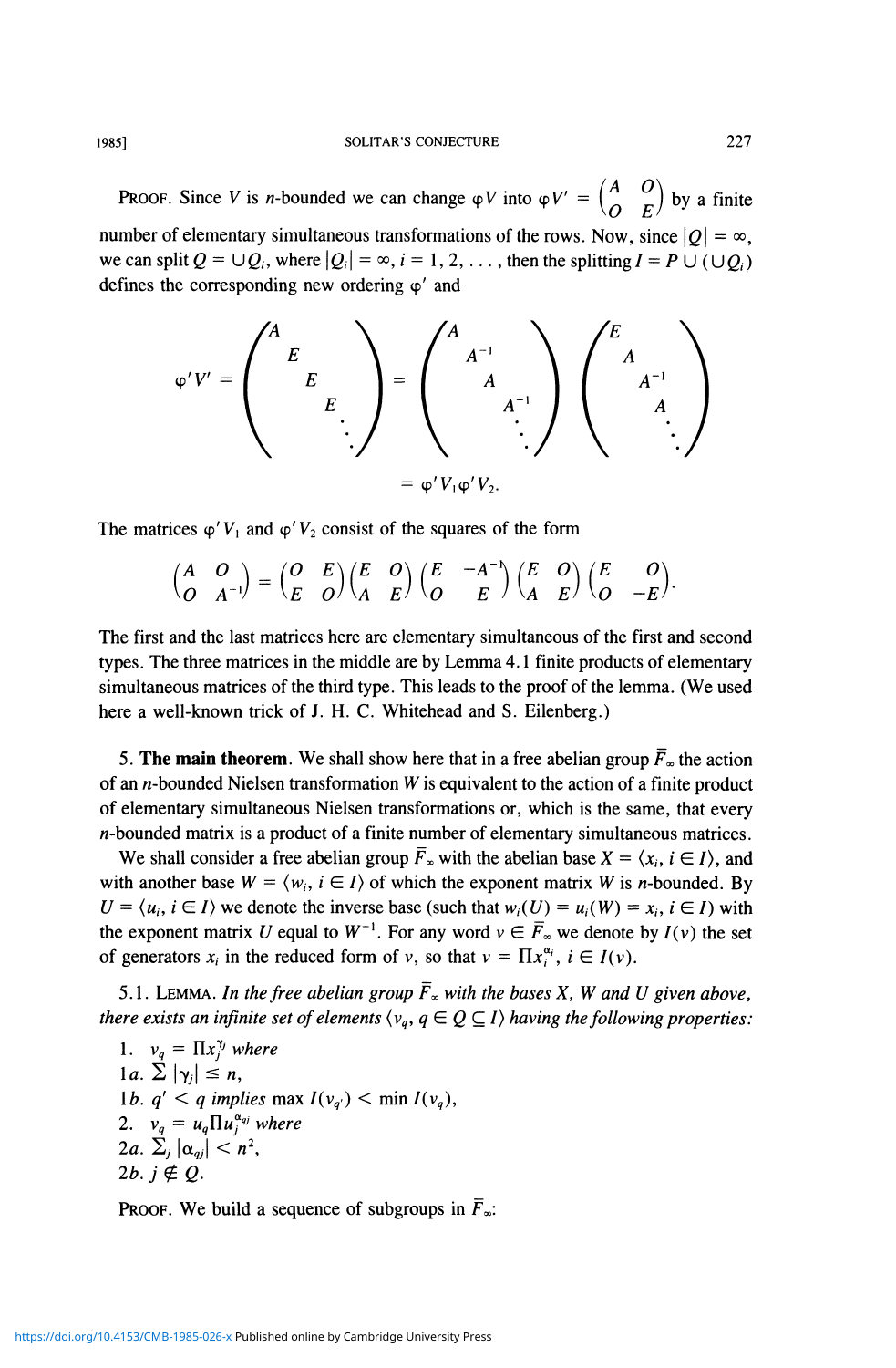$$
gp(w_1) \subset gp(x_1, \ldots, x_{t_1}) \subset \ldots \subset gp(w_1, \ldots, w_{T_{k-1}}) \subset gp(x_1, \ldots, x_{t_k})
$$
  

$$
\subset gp(w_1, \ldots, w_{T_k}) \subset gp(x_1, \ldots, x_{t_{k+1}}) \subset \ldots
$$

such that

$$
(1) \t 1 < t_1 < T_1 < \ldots < t_k < T_k < t_{k+1} < \ldots
$$

(2) 
$$
x_{t_{k+1}} \notin gp(x_1, ..., x_{t_k}), \quad k > 0.
$$

Now we shall define a set of elements  $\langle v_r, r \in R \subseteq I \rangle$  which satisfies the required properties except 2b, and later we shall choose a subset  $\langle v_q, q \in Q \subseteq R \rangle$  satisfying all the properties. We define  $v_{r_1}$  as being equal to  $u_1$  (hence we take  $r_1 = 1$ ), and assume that  $v_{r_1}, v_{r_2}, \ldots, v_{r_n}$  are defined as required. Then there exists a natural number k such that  $t_{k-1} > \max I(v_{r_n})$ . We then consider the element

$$
u_{t_{k+1}} = \prod_{i \leq t_{k-1}} x_i^{\beta_i} \prod_{j > t_{k-1}} x_j^{\gamma_j}.
$$

At least one  $\gamma_i$  here is not equal to zero, since otherwise

$$
x_{t_{k+1}} = u_{t_{k+1}}(W) = \prod_{i \leq t_{k-1}} w_i^{\beta_i} \in gp(x_1, \ldots, x_{t_k})
$$

which contradicts (2). We put now  $r_{n+1} = t_{k+1}$  and define

(3) 
$$
v_{r_{n+1}} = u_{r_{k+1}} \prod_{i \leq t_{k-1}} x_i^{-\beta_i} = \prod_{j > t_{k-1}} x_j^{\gamma_j}.
$$

In this way the set  $\langle v_r, r \in R \subseteq I \rangle$  is consequently defined. Since every *r* is equal to some  $t_{k+1}$ , we have from (1) that  $|R| = \infty$ ,  $|I \setminus R| = \infty$ . The properties 1*a*, 1*b* are satisfied because

$$
L_x(u_{t_{k+1}}) \le n
$$
, and min  $I(v_{t_{n+1}}) > t_{k-1} > \max I(v_{t_n})$ .

We have also

$$
v_{r_{n+1}} = u_{t_{k+1}} \prod_{i \leq t_{k-1}} x_i^{-\beta_i} = u_{t_{k+1}} \prod_{i \leq t_{k-1}} w_i^{-\beta_i}(U) = u_{t_{k+1}} \prod u_j^{\alpha_j},
$$

where because of (1)  $j \le t_k < t_{k+1}$ . Since  $L_x(w_i) \le n$  we get  $L_u(w_i(U)) \le n$  and hence the number of factors  $u_i$  is not greater than  $(n - 1)n$ . This gives the properties 2, 2a.

Obviously, every subset of  $\langle v_r, r \in R \subseteq I \rangle$  also satisfies the same properties. We shall choose now a subset  $\langle v_q, q \in Q \subseteq R \rangle$  to satisfy 2b. A word  $v_r$ , we shall call proper if there exists an infinite subset of words  $v_r$  which do not contain  $u_r$  in its expression through  $u_j$ . We note that in every subset of  $n^2$  words from  $\langle v_r, r \in R \rangle$  we can find a proper word. Indeed, if  $v_{s_1}, v_{s_2}, \ldots, v_{s_n}$  belong to  $\langle v_r, r \in R \rangle$ , and no  $v_s$  is proper then for every *s* only a finite number of words do not contain *u<sup>s</sup>* and hence there exist *v<sup>r</sup>* containing  $u_{s_1}, u_{s_2}, \ldots, u_{s_n}$  which contradicts 2*a*. The required set  $\langle v_q, q \in Q \subseteq R \rangle$ can be defined now inductively: we take  $v_{q_1}$  as a proper word with the minimal index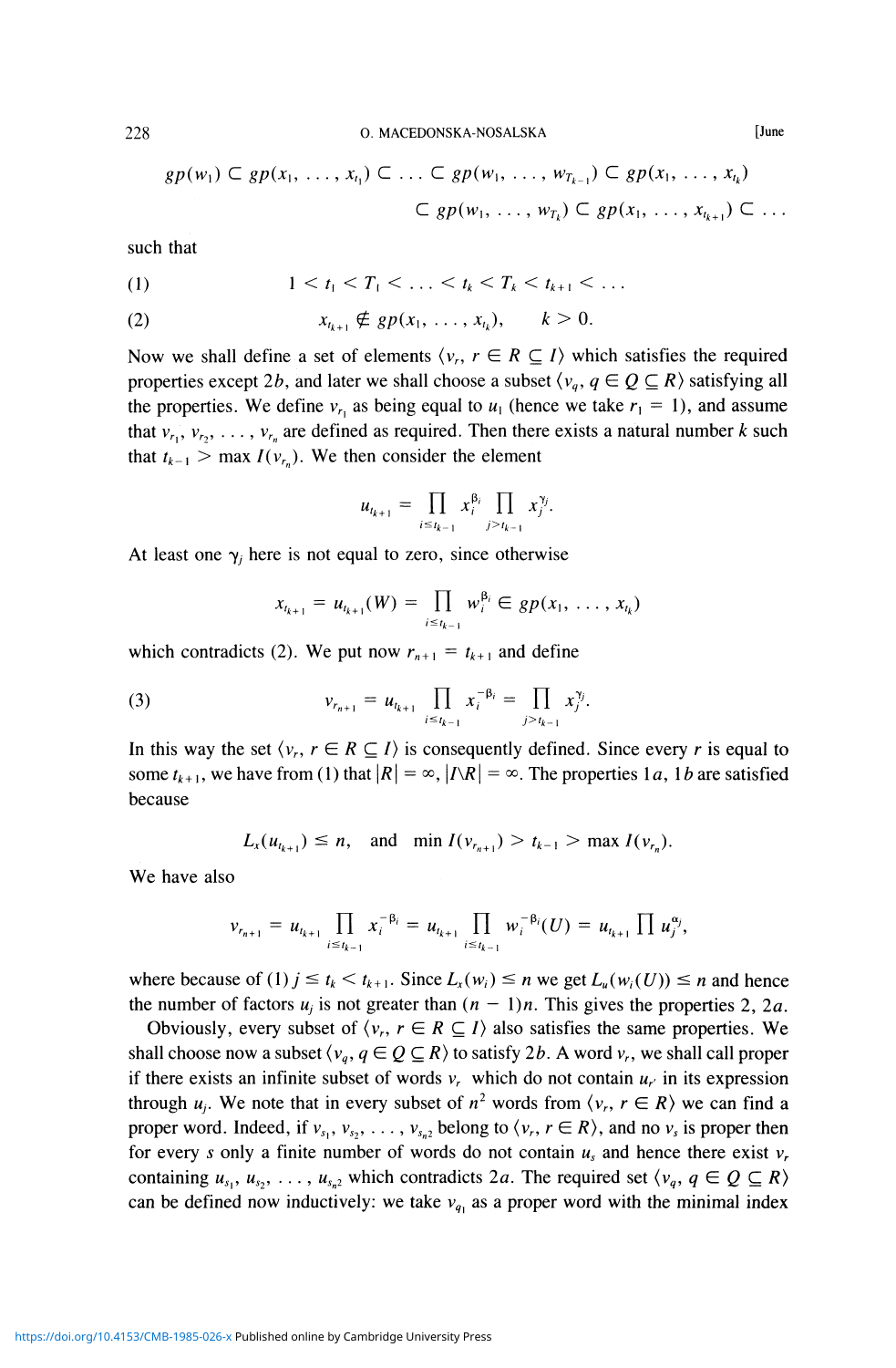in  $\langle v_r, r \in R \rangle$ . Let  $v_{q_1}, \ldots, v_{q_n}$  be proper words chosen to satisfy 2*b*. Then there exists an infinite subset  $R' \subset R$  such that for every  $r' \in R'$ ,  $v_{r'}$  does not contain  $u_{q_1}, \ldots, u_{q_n}$ . We now choose  $v_{q_{n+1}}$  to be the proper word with the minimal index in the subset  $\langle v_r, r' \in R' \subset R \rangle$ . So, the required set  $\langle v_q, q \in Q \rangle$  is defined which finishes the proof.

5.2. THEOREM. *Every n-bounded matrix is a product of a finite number of elementary simultaneous matrices.* 

PROOF. Let *W* be an *n*-bounded matrix, then we can treat it as the exponent matrix for the correspondent base *W* in  $\overline{F}_{\infty}$ . By means of Lemma 5.1 we construct the set of words  $\langle v_q, q \in Q \rangle$ . We note that every  $v_q$  is a primitive element in the free abelian group  $\overline{F}_{\infty}$  because we can put it instead of  $u_q$  into the base U. For every  $v_q$  we shall consider a subgroup  $\overline{F}_{(q)} = gp(x_i, i \in I(v_q))$ . By the property  $1a$  rank  $(\overline{F}_{(q)}) \le n$ . Since  $v_q$  is primitive, it can be included into a base in  $F_{(q)}$ . In [7] a method is given to build a base  $V_q$  in  $\overline{F}_{(q)}$  containing  $v_q$  as the first element. This base  $V_q$  has  $n \times n$  (or smaller) exponent matrix defined by its first row  $\gamma_1, \gamma_2, \ldots, \gamma_n$ , corresponding to the expression of  $v_q$ through  $x_i$ ,  $i \in I(v_a)$ . Because of the property 1*a* there exists only a finite number of possibilities for the first row and hence we get only a finite number of different exponent matrices  $V_q$ ,  $q \in Q$ . It follows that there exists  $n_0$  such that every matrix  $V_q$ is  $n_0$ -bounded. According to J. H. C. Whitehead's results [8], [9] (or see [4], pp. 166-167; [1], p. 119), the set  $V_a$  can be changed into  $\langle x_i, i \in I(v_a) \rangle$  by not more than  $(n_0 - 1)n$  Whitehead's transformations which coincide with the elementary Nielsen transformations in an abelian group. It means that every matrix *Vq* is a product of not more than  $(n_0 - 1)n$  elementary matrices. Since by the property 1*b*,  $\overline{F}_{(q)} \cap \overline{F}_{(q')}$ is trivial for  $q \neq q'$ , we have  $\overline{F}_x = \prod_{q}^{x} \overline{F}_{(q)} \times \overline{F}$  which gives the splitting

$$
I = \bigcup_{q} \langle x_i, i \in I(v_q) \rangle \cup \langle x_i, i \notin \bigcup_{q} I(v_q) \rangle,
$$

and the corresponding new ordering  $\varphi$ . We shall suppose that elements from  $V_q$  are indexed with *i*,  $i \in I(v_q)$  and denote by *V* the base in  $\overline{F}_\infty$  where

$$
V = \bigcup_{q} V_{q} \cup \langle x_{i}, i \notin \bigcup_{q} I(v_{q}) \rangle.
$$

The exponent matrix  $V$  in the ordering  $\varphi$  has a form

$$
\varphi V = \begin{pmatrix} V_{q_1} & & \\ & V_{q_2} & \\ & & \ddots & \\ & & & E \end{pmatrix}.
$$

This matrix is a product of not more than  $(n_0 - 1)n$  elementary simultaneous matrices and hence the same is true for *V* and  $V^{-1}$ . By Lemma 5.1 the sets Q and  $P = I\setminus Q$  are infinite. We denote by  $\varphi'$  the ordering corresponding to the splitting  $I = P \cup Q$ . Then since by 2*b*  $v_q(W) = u_q(W) \prod u_p^{\alpha_{qp}}(W) = x_q \prod x_p^{\alpha_{qp}}$  we have

(1) 
$$
\varphi' V \varphi' W = \begin{pmatrix} A & B \\ C & E \end{pmatrix} = \begin{pmatrix} A - BC & B \\ O & E \end{pmatrix} \begin{pmatrix} E & O \\ C & E \end{pmatrix}.
$$